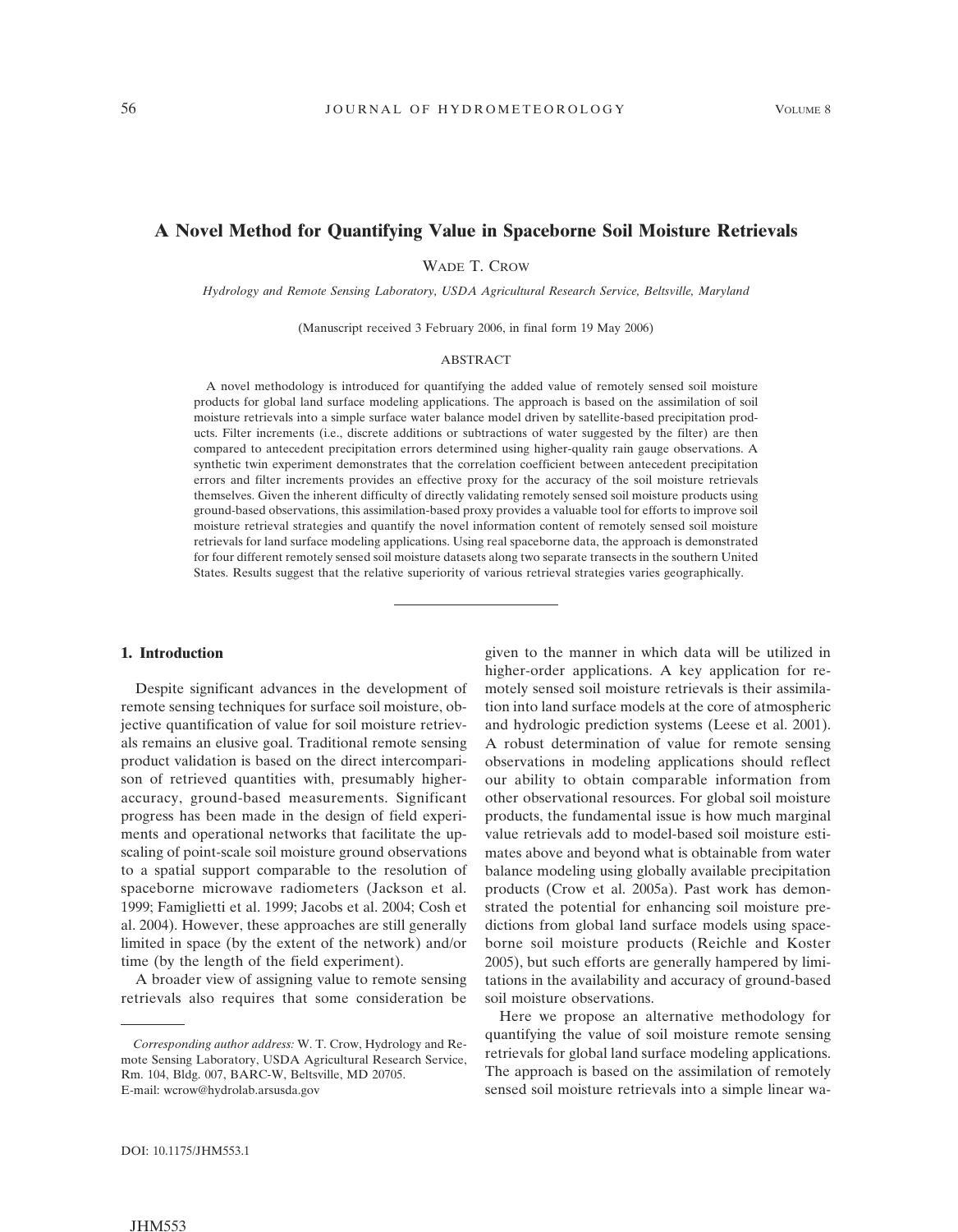ter balance model (driven by satellite-based global precipitation products) using a standard Kalman filtering methodology. The novelty of the approach originates not from its simple data assimilation and modeling methodology, rather the manner in which filtering results are subsequently interpreted. Specifically, filter increments (discrete additions or subtractions of water suggested by the filter in response to soil moisture retrievals) are compared to antecedent rainfall errors calculated as the difference between currently available global precipitation products and higher-quality gaugebased products available only in precipitation data–rich areas of the globe. The correlation between past rainfall errors and current filter increments reflects the ability of the soil moisture retrievals to add value to modelbased soil moisture estimates obtained using currently available global precipitation products. Our central hypothesis is that the strength of this correlation can be interpreted as a robust proxy for the added value of spaceborne soil moisture in global modeling applications and therefore provides valuable feedback information for developers of spaceborne soil moisture products.

If verified, the advantage of this approach over traditional validation techniques would be twofold. First, it would provide a framework for quantifying the valueadded information content in remote sensing observations. That is, its utility above and beyond soil moisture information that is currently available from analysis of global precipitation products. In addition, it would allow any precipitation data–rich area of the globe (e.g., the contiguous United States) to be treated as a continental-scale test bed site for quantifying the value of spaceborne soil moisture retrievals over the larger fraction of the globe that is precipitation data–poor. Currently such test beds are limited to relatively sparse space and time periods in which sufficiently dense ground-based soil moisture observations are available.

Section 2 describes the datasets and study sites employed in the analysis. The development of the data assimilation–based approach is described in section 3. Section 4 tests the proposed approach using synthetically generated remote sensing observations, and section 5 uses the approach to establish a large-scale test bed in the southern United States in which four separate spaceborne soil moisture datasets are evaluated.

## **2. Data and study sites**

Two separate daily precipitation datasets are used in the analysis. Satellite-based precipitation products are

taken from the one latitude–longitude degree daily (1DD) Global Precipitation Climatology Project (GPCP) rainfall product based on infrared retrievals from the Television Infrared Observation Satellite (TIROS) Operational Vertical Sounder (TOVS) and the Geostationary Operational Environmental Satellite (GOES) and passive microwave measurements from the Special Sensor Microwave Imager (SSM/I) (Huffman et al. 2001). Over some continental areas, GPCP-1DD monthly rainfall totals are corrected to match sparse ground-based observations (Huffman et al. 2001). However, at finer time scales the product relies exclusively on satellite-based precipitation estimates. For many areas of the world, such satellite-based products represent the best available source of precipitation data. Nevertheless they are prone to error, especially over land (McPhee and Margulis 2005). The second precipitation dataset is the National Centers for Envi-

ronmental Prediction's (NCEP's) Climate Prediction Center (CPC) retrospective rainfall product over the contiguous United States. The product is based on combining CPC real-time rain gauge observations with those from available non-real-time networks to yield approximately 13 000 rain gauge observations of daily rainfall. Following the approach of McPhee and Margulis (2005), CPC data processed as part of the North American Land Data Assimilation System (NLDAS) project (see Cosgrove et al. 2003) is aggregated into a daily (0000–0000 UTC ) 1° latitude–longitude product to match the temporal and spatial attributes of the GPCP-1DD dataset. As noted by McPhee and Margulis (2005), CPC-based daily rainfall products derived in this manner likely represent the best currently available estimate of daily rainfall accumulations within the contiguous United States.

Four separate remotely sensed soil moisture datasets are also considered in the analysis. The first two are based on X-band (10.6 GHz) brightness temperature  $(T_B)$  observations from the Tropical Rainfall Measuring Mission (TRMM) Microwave Imager (TMI) and the soil moisture datasets described in Bindlish et al.  $(2003)$  (TMI<sub>USDA</sub>) and Gao et al. (2006) (TMI<sub>LSMEM</sub>). The  $\text{TMI}_{\text{LSMEM}}$  product is based on application of the Land Surface Microwave Emission Model (LSMEM) described in Drusch et al. (2001) and Gao et al. (2004). TMI X-band  $T_B$  observations are available on a roughly daily basis since late 1997 and have a ground-based spatial resolution of approximately  $38^2$  km<sup>2</sup>. Because of TRMM orbital characteristics, observations are available only for the latitude band between 40° north and south. The second two soil moisture products are based on the application of the LSMEM  $(AMSR-E_{LSMEM})$ and Njoku et al. (2003) retrieval approaches to X-band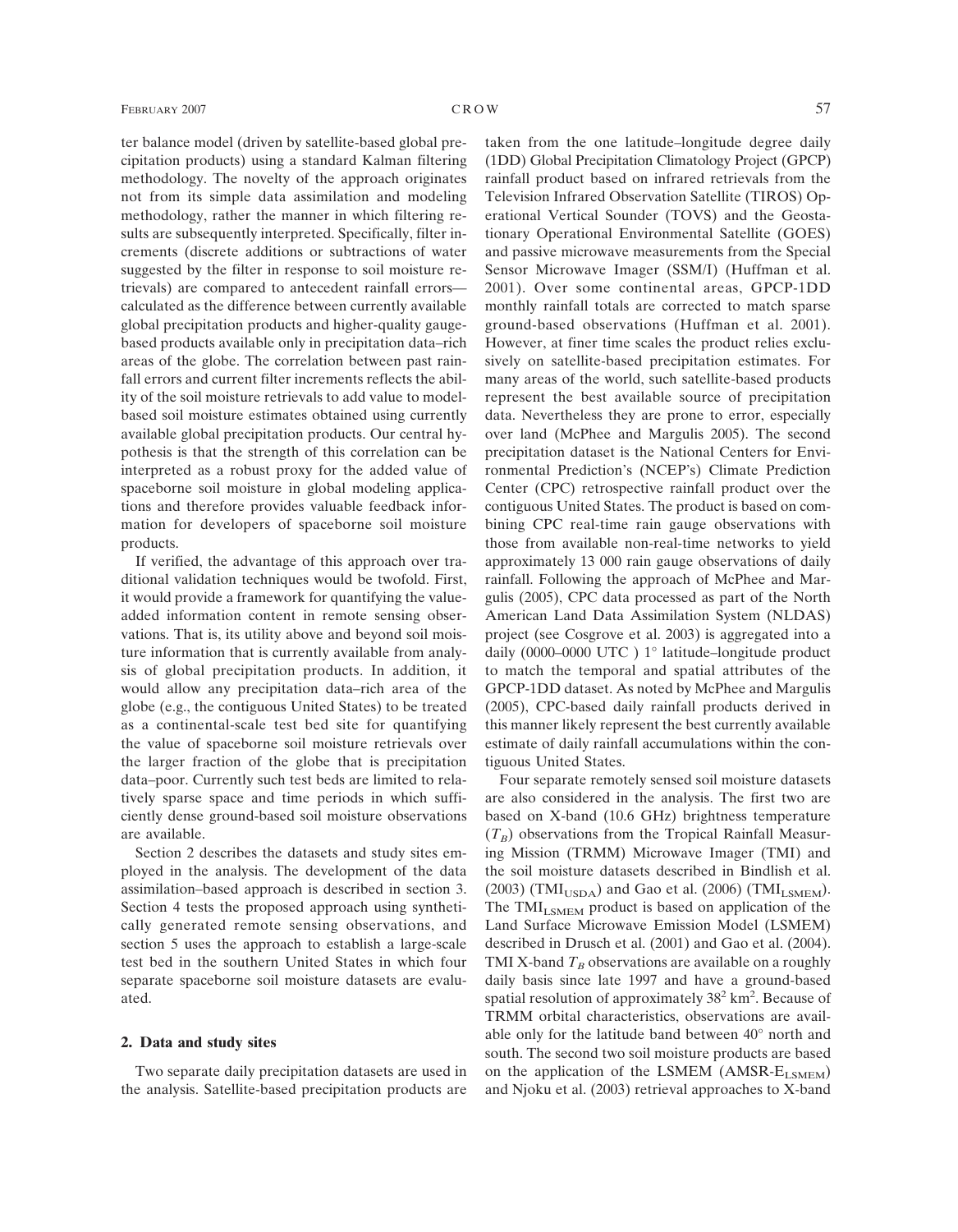

FIG. 1. Location of 1° lat–lon study boxes. Boxes 1–4 are referred to as the Texas/Oklahoma (TX/OK) transect. Boxes 5–8 are referred to as the Alabama/Georgia (AL/GA) transect.

observations obtained from the Advanced Microwave Scanning Radiometer (AMSR-E) aboard the National Aeronautics and Space Administration (NASA) *Aqua* satellite. The Njoku et al. (2003) algorithm provides the basis of the official NASA level 3 AMSR-E soil moisture product (AMSR- $E_{\text{NASA}}$ ). The algorithm has been modified from its original form to eliminate reliance on C-band observations corrupted by large amounts of radio frequency interference over the United States (E. Njoku 2006, personal communication). AMSR-E Xband  $T<sub>B</sub>$  observations have been globally available since mid-2002 with a global repeat time of 2 to 3 days and spatial resolution of approximately  $40^2$  km<sup>2</sup>. All soil moisture products were aggregated in time and space to form a daily 1° latitude–longitude soil moisture product consistent with the GPCP-1DD rainfall product.

The analysis will focus on the eight  $1^\circ$  latitude– longitude boxes shown in Fig. 1. The first four boxes stretch from the panhandle area of Texas (TX) into central Oklahoma (OK) and will be referred to as the "TX/OK transect." This transect samples across a strong precipitation and vegetation gradient with semiarid shrublands prevailing in the west (box 1) and more humid, and densely vegetated, cropland and forest cover emerging along its eastern edge (box 4). The other four boxes span an area of the southeastern United States from northern Alabama (AL) to southwestern Georgia (GA) and will be referred to as the "AL/GA transect." Relative to the TX/OK transect, denser vegetation and more pronounced topography within the AL/GA transect present a greater challenge for soil moisture remote sensing. Land cover is generally a mixture of forested upland areas, crops (corn, soybean, peanuts, and cotton), and pasture.

### **3. Methodology**

The methodology is based on a simple antecedent precipitation index (API) approach to water balance modeling. Here, API for day *i* is defined as

$$
API_i = \gamma API_{i-1} + P_i,\tag{1}
$$

where  $P_i$  is satellite-based GPCP-1DD precipitation and  $\gamma$  is the API loss coefficient. The API model is applied separately to each of the 1° latitude–longitude boxes shown in Fig. 1. For simplicity,  $\gamma$  is set equal to 0.85 for all boxes. The impact of error in the specification of  $\gamma$  is addressed in section 4a.

# *a. Kalman filtering*

For linear forecasting models with Gaussian errors, a Kalman filter provides the optimal method of updating the expectation and error covariance of a model state forecast (e.g., API) with noisy observations (e.g., remotely sensed soil moisture retrievals  $\theta_{RS}$ ). The first step in this process is defining a measurement operator capable of converting  $\theta_{RS}$  retrievals into API values. Here the operator is defined by calculating a least squares regression line (with slope *b* and intercept *a*) for the observed long-term relationship between API and  $\theta_{\text{RS}}$ . Separate regression relationships are calculated for each of the 1° latitude–longitude boxes shown in Fig. 1. However, data within each box are temporally lumped and potential seasonal variability is neglected. Unlike (1), API values used to define this relationship are derived from the gauge-based CPC rainfall product.

Using *a* and *b* defined by these regression relationships, the Kalman filters predicts that the optimal updating of expected API at time *i*—based on the simultaneous observation of  $\theta_{RS}$ —is given by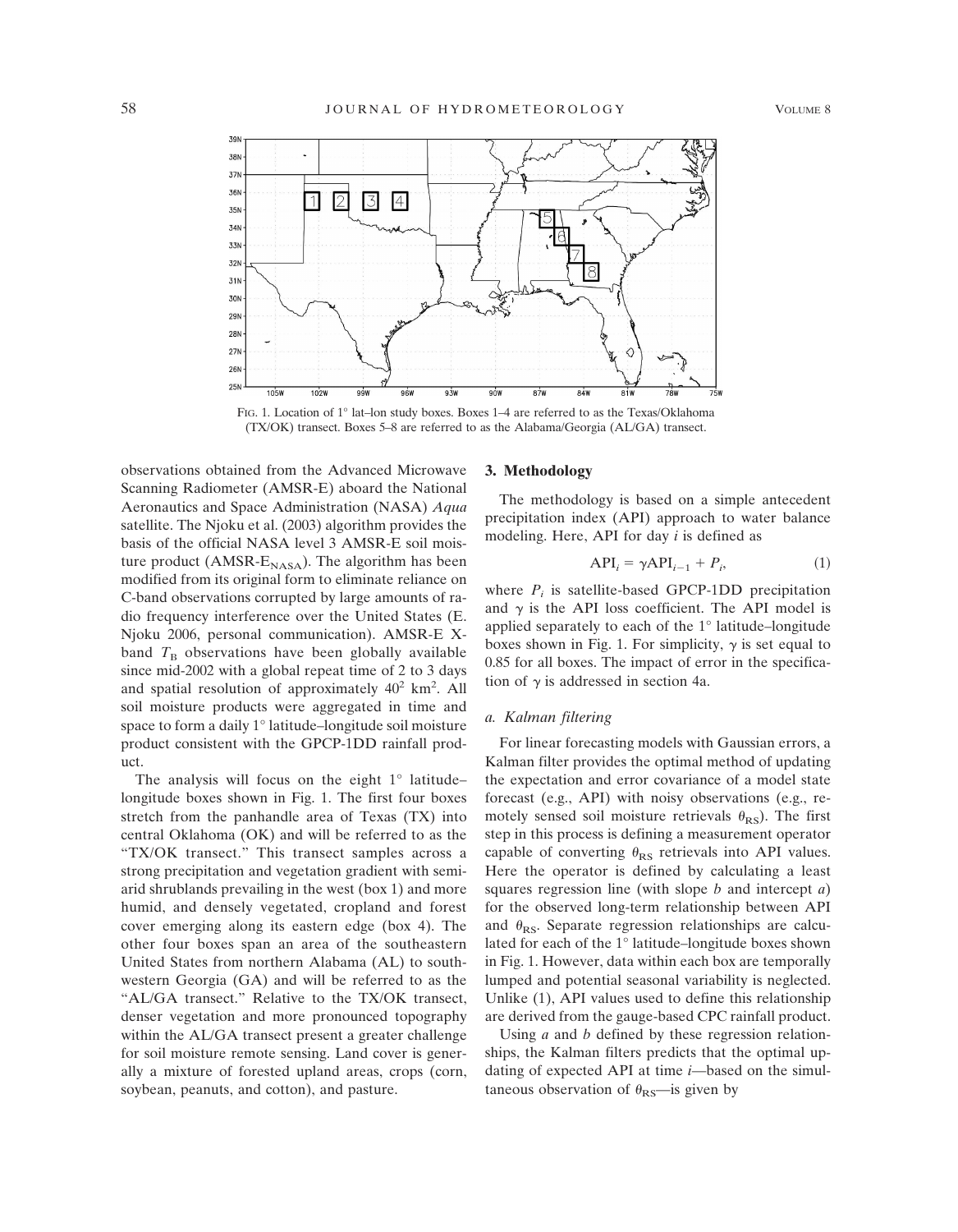FEBRUARY 2007 C R O W 59

$$
API_i^+ = API_i^- + K_i(\theta_{RS_i} - a - bAPI_i^-), \qquad (2)
$$

where  $K$  is the Kalman gain

$$
K_i = bT_i^-/(b^2T_i^- + S), \tag{3}
$$

*T* is the dynamic error in model-predicted API, and *S* is the error in  $\theta_{RS}$  retrievals. The "-" and "+" symbols in (2) and (3) reflect quantities before and after updating, respectively. The update equation in (2) relates the magnitude of changes in API soil moisture budgeting warranted by consideration of  $\theta_{RS}$  observations. These updates,  $K_i$  ( $\theta_{RS_i}$  –  $a - b$  API<sub>*i*</sub></sub>), are commonly referred to as "analysis increments." The Kalman gain *K* describes how optimal choices for increments depend on the magnitude of *b*, *T*, and *S*. Note how either large observation error (*S*) or a lack of sensitivity between observations and model states (low *b*) are associated with small analysis increments (low *K*). Conversely, larger model forecast uncertainty *T* or lower observation error *S* increases *K* and leads to larger adjustments to API via (2). Since the availability of observations reduces uncertainty in API forecasts, model forecast error *T* is also adjusted at measurement times via

$$
T_i^+ = (1 - bK_i)T_i^-.
$$
 (4)

Between soil moisture observations, and the adjustment of API and *T* via (2) and (3), the model state API is temporally updated using observed *P* and (1). In parallel, model forecast error *T* is updated in time following

$$
T_i^- = \gamma^2 T_{i-1}^+ + Q,\tag{5}
$$

where *Q* relates the uncertainty added to an API forecast as it is propagated from time  $i - 1$  to *i*.

Selecting appropriate values for the observation variance *S* in (3) and the forecast noise parameter  $Q$  in (5) is often a challenging aspect of Kalman filtering. An important diagnostic tool for addressing this problem is the statistical analysis of filter innovations,  $\theta_{RS}$  – (*a* +  $bAPI<sub>i</sub><sup>-</sup>$ ), encountered when applying (2) (Reichle et al. 2002). For fully linear systems where *Q* and *S* are correctly specified, implementation of the Kalman filter will lead to a temporal sequence of normalized filter innovations

$$
\alpha_i = [\theta_{RS_i} - (a + bAPI_i^-)]^2 / (b^2 T_i^- + S) \tag{6}
$$

that are mean one (Dee 1995).

The overall Kalman filter analysis stream goes as follows. Magnitudes of API and *T* are initialized at some default value and are propagated to the first observation time using (1) and (5). At this time, API and *T* are updated for the impact of observed  $\theta_{RS}$  using (2) and (4). Updated *T* and API values are then temporally repropagated using (1) and (5) until the next observation time and the cycle is repeated. For calibration of synthetic filtering results presented in section 4, *S* is assumed known and the magnitude of *Q* is adjusted until filtering leads to a normalized innovation  $(\alpha)$  sequence with a mean of one. Both *Q* and *S* are considered constant in time. Additional calibration details for real-data cases presented in section 5 are discussed in section 4b.

While the execution of the filter via  $(1)$ – $(5)$  can appear somewhat involved, its role in this analysis is very straightforward. The Kalman filter simply presents an optimal methodology whereby water can be added or subtracted from API predictions in response to the availability of surface soil moisture observations. By considering relative errors in both model forecasts (*T*) and the remotely sensed observations (*S*), the filter makes these updates in such a way that the error in API forecasts is minimized.

# *b. Definition of R*value

Kalman filter analysis increments, defined via (2) as  $K_i(\theta_{RS_i} - a - bAPI_i^-)$ , describe the depth of water added or subtracted from the API model in the course of assimilating  $\theta_{RS}$ . If  $\theta_{RS}$  retrievals are minimally accurate and the filter properly constructed, these increments should correlate in some manner with antecedent rainfall forcing errors. Specifically, positive (negative) rainfall errors should lead to the removal (addition) of water in the near future. The availability of high-quality rain gauge observations for precipitation data–rich areas like the contiguous United States provides a means by which the quality of updates made to an API model (driven by poor-quality GPCP-1DD daily rainfall) via the assimilation of remotely sensed observations can be evaluated. This, in turn, opens up the possibility of using precipitation data–rich areas as a large-scale test beds for remotely sensed surface soil moisture products.

Figure 2 demonstrates basic aspects of the approach using the  $\text{TMI}_{\text{LSMEM}}$  soil moisture product. For a period of time in spring 2003, Fig. 2a displays total daily GPCP-1DD and CPC rainfall estimates (see section 2) for the 1° latitude–longitude box centered at 35.5°N,  $-102.5\text{°W}$  (box 1 in Fig. 1). Note how, relative to the more accurate CPC product, the satellite-based GPCP-1DD rainfall retrieval underestimates the magnitude of a rainfall event on 19–20 March and subsequently overestimates rainfall for a 27–29 March event. Forcing an API model with GPCP-1DD precipitation (Fig. 2b) produces an API prediction (Fig. 2b) at odds with the TMI<sub>LSMEM</sub>  $\theta_{RS}$  retrieval (Fig. 2c), which echoes the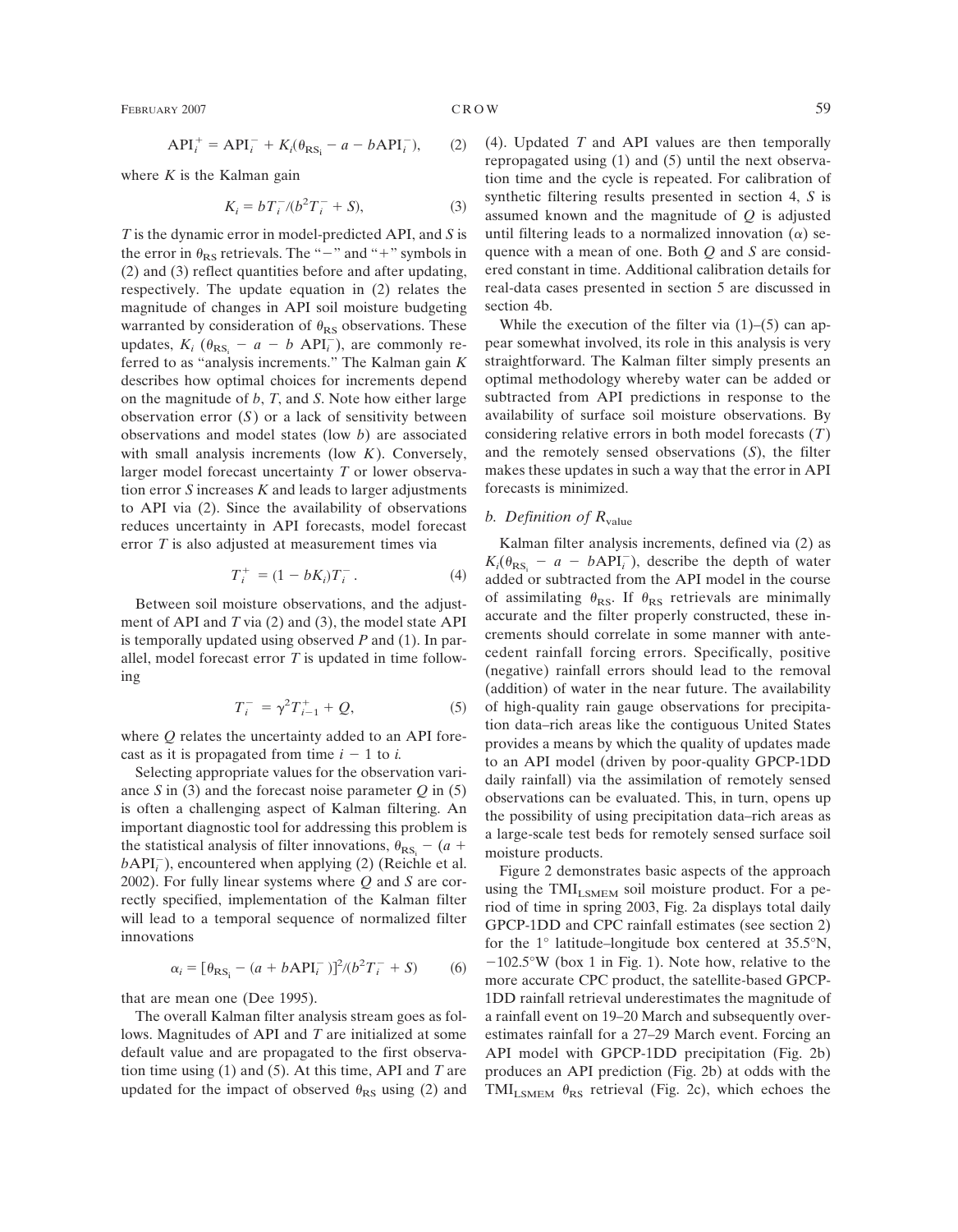

FIG. 2. Times series of daily (a) rainfall, (b) GPCP-1DD API, (c) remotely sensed soil moisture (TMI $_{\rm LSMEM}$ ), and (d) Kalman filter increments during 2003 for box 1 in Fig. 1.

CPC rainfall data in suggesting that the 19–20 March storm was the larger of the two events. Consequently, the assimilation of  $\theta_{RS}$  into the API model (Fig. 2b) leads to the Kalman filter analysis increments plotted in Fig. 2d. Note the inverse relationship between 5-day rainfall errors (during periods A and B in Fig. 2) and subsequent 5-day sums of analysis increments (during periods  $\hat{A}$  and  $\hat{B}$  in Fig. 2d, which lag A and B in Fig. 2a by a single day). Underestimation (overestimation) of precipitation accumulations during period A (B) is followed by the addition (subtraction) of water by the filter during period  $\hat{A}$  (B). This inverse relationship between precipitation accumulation errors and subsequent increment depths suggests that the assimilation of  $\theta_{RS}$  is adequately compensating API predictions for deficiencies in the GPCP-1DD precipitation product. Over longer periods of time, this relationship manifests itself as a negative correlation between 5-day sums of rainfall errors and filter innovations. For box 1 in Fig. 1, Fig. 3 shows a scatterplot of 5-day (pentad) sums of rainfall errors and filter increments (lagged by 1 day)



FIG. 3. For box 1 in Fig. 1 between 1998 and 2004, scatterplot of rainfall errors (5-day sums) vs Kalman filter analysis increments (5-day sums lagged by 1 day) associated with assimilating TMI<sub>LSMEM</sub> soil moisture retrievals into an API model;  $R_{value}$  is defined to be the opposite (i.e., negative) of the Pearson correlation coefficient for the plot 2.

for the TMI<sub>LSMEM</sub> dataset during the calendar years from 1998 to 2004. Here and throughout the analysis, only pentads in which either CPC or GPCP-1DD rainfall products estimate nonzero rainfall accumulations are considered. The negative of the standard Pearson correlation coefficient (*R*) calculated for the relationship in Fig. 3 will subsequently be referred to as the *R*value coefficient for a particular remotely sensed soil moisture product:

$$
R_{\text{value}} = -R. \tag{7}
$$

Simply stated, this  $R_{value}$  metric reflects the degree to which temporal API adjustments, made by the Kalman filter in response to uncertain  $\theta_{RS}$  observations, are correlated with antecedent errors in precipitation products used to calculate API.

## **4. Synthetic twin experiment analysis**

The magnitude of the negative correlation seen in Fig. 3 reflects the ability of a remotely sensed soil moisture product (and the Kalman filter) to detect (and correct) soil moisture modeling errors arising from the use of noisy precipitation inputs. Our central hypothesis is that the strength of this correlation can be used as a robust proxy for the overall information content of remotely sensed surface soil moisture in global land surface modeling applications. To test this assumption, we utilize a synthetic twin methodology where a bench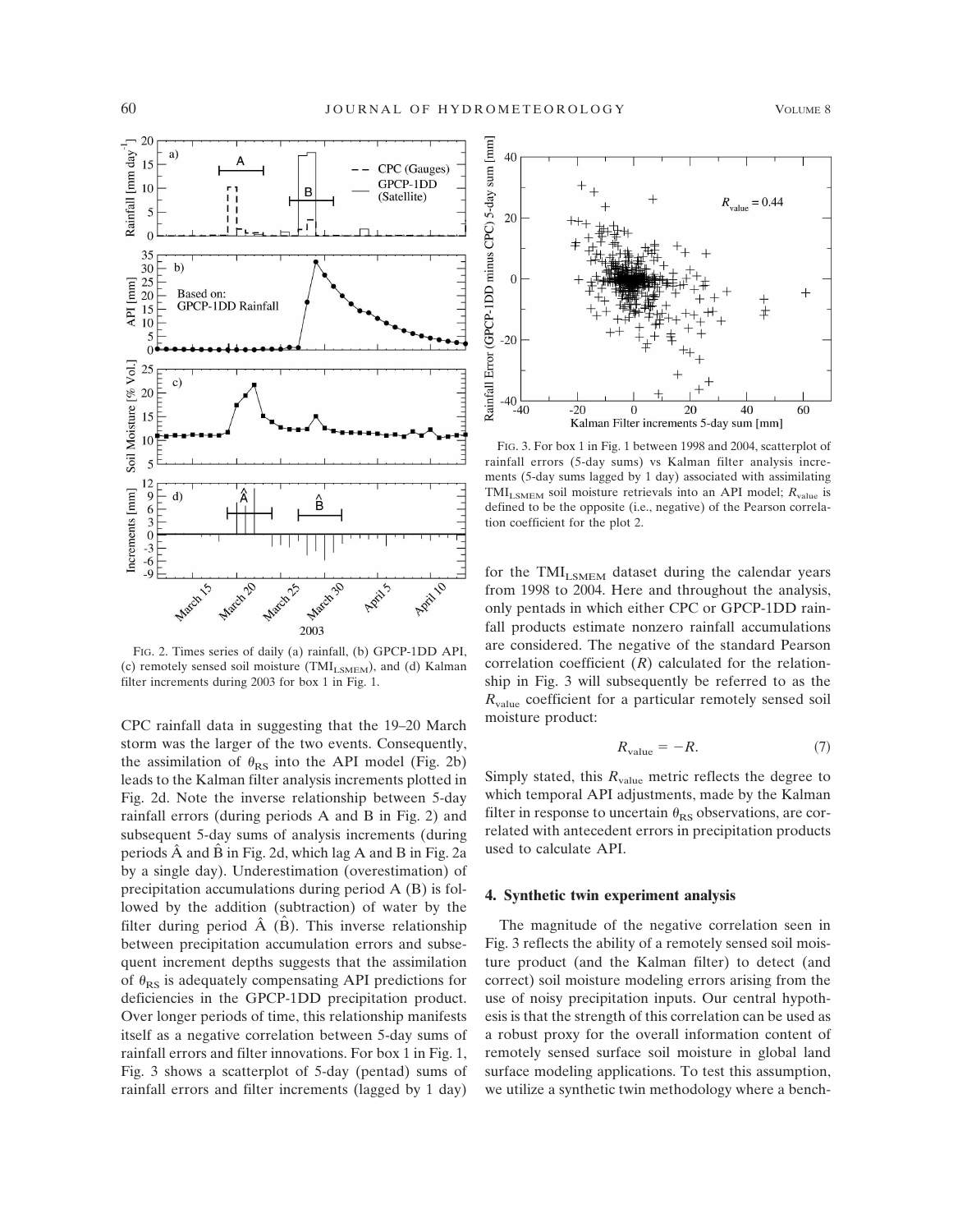mark "truth" simulation of surface soil moisture values is synthetically generated using an API modeling approach. These benchmark soil moisture values are then artificially perturbed with random noise to simulate remote sensing observations and reassimilated back into the API model following section 3. Such experiments are referred to "synthetic twin experiments" in the data assimilation literature where they are commonly used to test assumptions underlying the application of data assimilation procedures (e.g., Reichle et al. 2002). Unlike real-data cases, the availability of "truth" soil moisture in a synthetic twin experiment allows for the explicit calculation of the Pearson correlation coefficient between the benchmark soil moisture and the remotely sensed soil moisture retrieval  $(R<sub>truth</sub>)$ .

Seven years of CPC and GPCP-1DD rainfall data from the TX/OK transect are used to force a series of synthetic experiments. Using the Kalman filter approach outlined in section 3 and the synthetically derived soil moisture observations,  $R_{value}$  magnitudes are calculated following Fig. 3 and (7) for a large number of cases in which the magnitude of artificial noise added onto "truth" soil moisture to obtain synthetic observations is systematically varied. In addition, various levels of rainfall accuracy are obtained by subtracting the GPCP-1DD (satellite based) precipitation time series for a particular 1° latitude–longitude box from the equivalent CPC (gauge based) time series, multiplying the difference by a constant ranging between 0.5 and 2.0 (see legend in Fig. 4), and then adding the scaled difference time series back to the CPC daily rainfall time series.

Figure 4 summarizes results from these synthetic experiments;  $R_{\text{truth}}$  values plotted on the *x* axis of Fig. 4 reflect the Pearson correlation coefficient calculated between "truth" soil moisture (synthetically generated using API modeling) and soil moisture observations (generated by adding artificial Gaussian noise to "truth" soil moisture). While such correlations provide an effective means of summarizing the overall value of soil moisture remote sensing observations for land surface modeling applications (Crow et al. 2005b), a lack of ground-based soil moisture observations and the coarse-spatial resolution of spaceborne retrievals hampers their accurate calculation in most real-world cases. In contrast,  $R_{value}$  magnitudes on the *y* axis can be estimated anywhere relatively accurate gauge-based precipitation observations are available. Except for very high retrieval accuracies, a monotonic relationship trending through the plot origin exists between  $R_{value}$ and  $R_{\text{truth}}$  for all assumed rainfall accuracies. This suggests that  $R_{value}$  provides a robust and readily observable proxy for less readily available  $R_{\text{truth}}$  magnitudes.



FIG. 4. For the synthetic twin experiment, the relationship between  $R_{value}$ , rainfall accuracy (various lines), and the Pearson correlation coefficient between true and retrieved soil moisture  $(R_{\text{truth}})$ .

In addition, the size of  $R_{value}$  provides a meaningful representation of added value contributed by remote sensing retrievals, that is, improvements in soil moisture accuracy above and beyond that obtainable from a water balance approach driven by observed precipitation. For the same  $R_{\text{truth}}$ ,  $R_{\text{value}}$  decreases (increases) with increasing (decreasing) GPCP-1DD rainfall accuracy. Reflecting that as the accuracy of satellite-based global rainfall products increases, it becomes increasingly difficult to contribute added value to modelpredicted soil moisture. In this way *R*value provides a metric of added value that is sensitive to both retrieval uncertainty as well as the accuracy of competing modelbased soil moisture estimates derived without soil moisture remote sensing or data assimilation.

### *a. Sensitivity to nonidealized conditions*

Admittedly, Fig. 4 captures only idealized conditions within a synthetic experiment. In reality, a number of additional factors complicate the interpretation of  $R_{value}$ . First, while typically considered the highestquality rainfall observations available in the contiguous United States (McPhee and Margulis 2005), CPC rainfall products are not, of course, truly error free. Figure 5a demonstrates the impact on  $R_{value}$ , for the 1.0  $\times$ GPCP-1DD rainfall error case in Fig. 1, of errors in the CPC rainfall dataset used as a benchmark for the calculation of rainfall errors. Here rainfall uncertainty is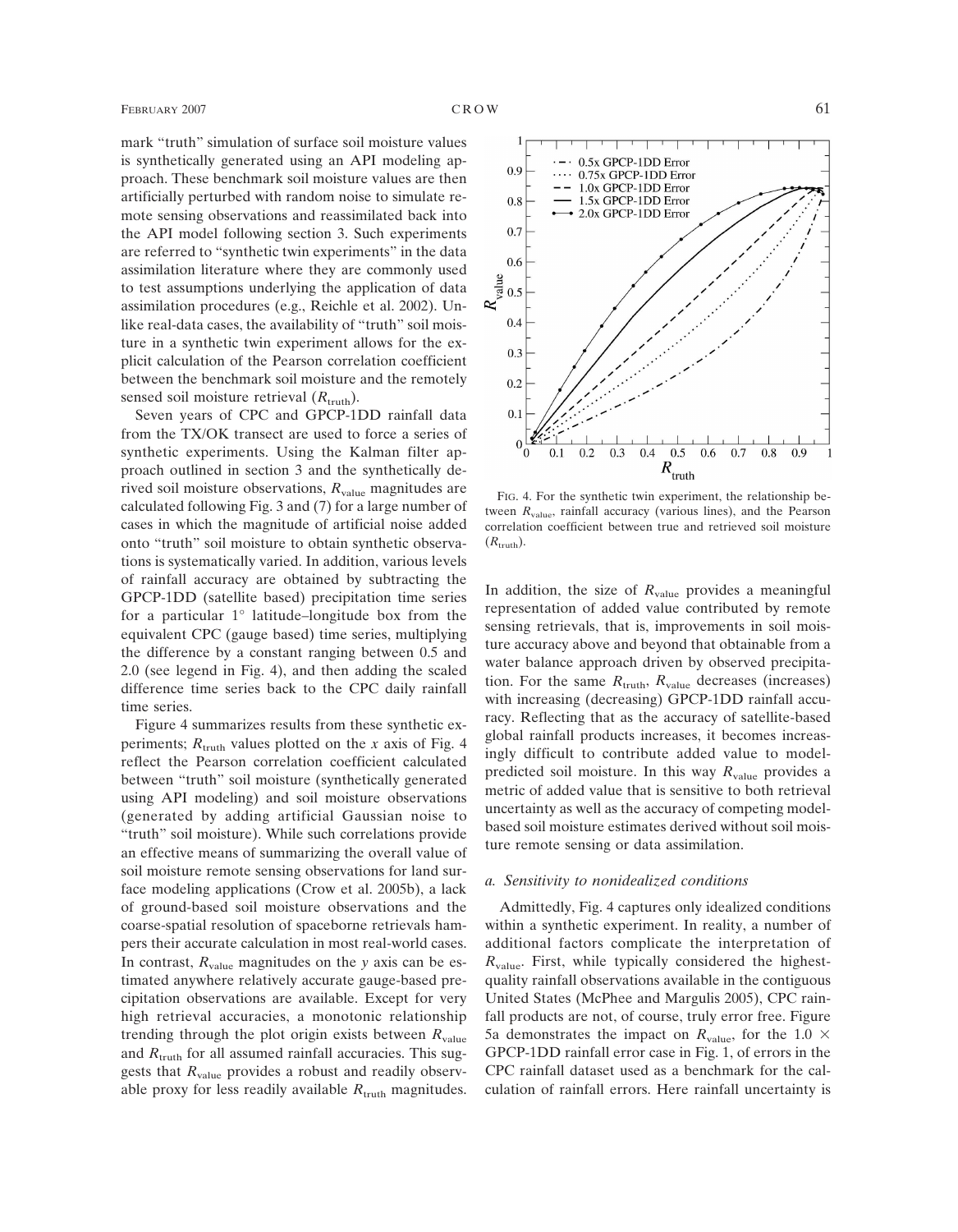

FIG. 5. Sensitivity of the  $1.0 \times$  GPCP-IDD error line in Fig. 4 to (a) error in the CPC rainfall data assumed as a benchmark, (b) temporal subsampling of synthetically generated soil moisture retrievals, and (c) errors in the specification of the API loss coefficient  $\gamma$  in (1).

represented by the application of mean-zero, lognormal multiplicative noise (with a standard deviation of  $\sigma$ ) to CPC rainfall. The inclusion of CPC error leads to a modest reduction in  $R_{value}$  values and the sensitivity of  $R_{value}$  to variations in  $R_{truth}$ . These reductions make it marginally more difficult to establish the statistical significance of a given  $R_{value}$  coefficient and/or the difference in coefficients for two competing  $\theta_{RS}$  products. However, the error does not impact the monotonic nature of its relationship with  $R_{\text{truth}}$ . In addition, since  $R_{value}$  is a correlation-based metric, CPC bias errors arising from well-known undercatch problems with ground-based rain gauges (e.g., Groisman and Legates 1994) will have no effect on its estimation. Relatively minor effects are also noted when synthetic  $\theta_{RS}$  retrievals are subsampled to time to match the temporal sampling limitations of proposed spaceborne missions (Fig. 5b).

From a modeling standpoint, another key simplification lies in the assumption that land surface modeling errors are due solely to the impact of poor precipitation



FIG. 6. For the  $1.0 \times$  GPCP-1DD and  $R_{\text{truth}} = 0.75$  case in the synthetic twin experiment, relationship between the assumed measurement variance  $S_{\text{assumed}}$ , the actual variance  $S_{\text{true}}$ , and  $R_{\text{value}}$ .

input data. In reality a broad range of model parameterization, structural, and input errors lead to uncertainty in land surface model soil moisture predictions. For the sensitivity experiment presented in Fig. 5c, the API model used to generate synthetic observations employed a different loss coefficient than the API model used in the data assimilation procedure (see legend for differences). Consequently, results reflect the added impact of poor model parameterization on the calculation of  $R_{value}$ . While incorrect model parameterization leads of a reduction of  $R_{value}$  sensitivity for large  $R_{value}$ , the impact below  $R_{value} = 0.6$  is relatively modest. Overall, while the nonidealized conditions examined in Fig. 5 can potentially reduce the sensitivity of  $R_{value}$  to  $R_{\text{truth}}$ , none of them undermine the fundamental interpretation of  $R_{value}$  as a robust proxy for  $R_{truth}$ .

# *b. Filter calibration*

In a synthetic experiment, measurement noise *S* is known a priori. This allows the forecasting noise *Q* to be calibrated based on the sampled mean of  $\alpha$ . In reality, *S* must also be estimated and there exists a range of possible *S* values, and corresponding *Q* values, for which the temporal mean of  $\alpha$  is one. Figure 6 examines this issue from the context of our synthetic twin analysis by plotting  $R_{value}$  (for the  $R_{truth} = 0.75$  and 1.0  $\times$ GPCP-1DD error case in Fig. 4) for a range of assumed *S*. Since this is a synthetic experiment, the correct observation error  $(S_{true})$  is known and can be used to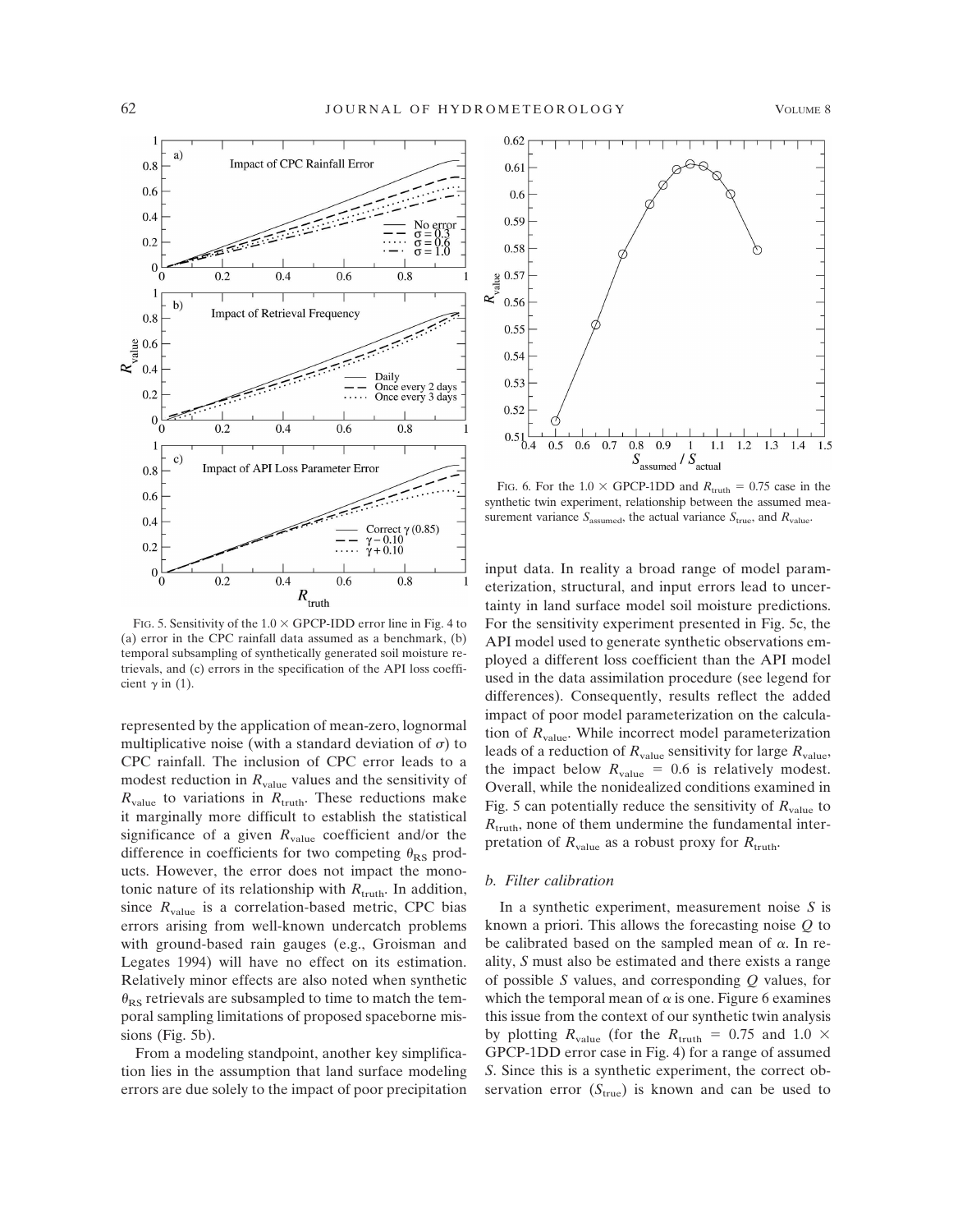normalize assumed *S* values (*S*assumed). For each choice of *S*assumed, forecast error *Q* is individually calibrated so that the  $\alpha$  time series is mean one. Synthetic results plotted in Fig. 6 demonstrate that while  $R_{value}$  exhibits some sensitivity to  $S_{\text{assumed}}$ , the largest  $R_{\text{value}}$  is associated with  $S_{\text{assumed}} = S_{\text{true}}$ . Consequently, when considering a range of potential *S* and *Q* combinations, each producing a mean-unity  $\alpha$  time series, the correct choice will be the *S* value that also maximizes  $R_{value}$ . This additional constraint allows *S* and *Q* to be uniquely defined and is used to calibrate the approach for real-data cases examined in section 5.

#### **5. Real-data analysis**

The relationship plotted in Fig. 4 suggests two primary applications for  $R_{value}$  estimates. First, if  $R_{value}$  is statistically greater than zero within a test bed location, it demonstrates that remotely sensed soil moisture retrievals are adding value to soil moisture estimates derived from water balance modeling and global rainfall products. The use of precipitation data–rich areas as test bed sites can improve our ability to predict the global extent of land cover types over which remotely sensed soil moisture contributes value to land surface modeling. Second, for a given test bed site, statistically significant differences in  $R_{value}$  magnitudes for two (or more) competing soil moisture products demonstrates that a particular retrieval algorithm is providing a more valuable representation of soil moisture dynamics. Based on Fig. 4, larger  $R_{value}$  coefficients can be interpreted as reflecting higher accuracy in soil moisture retrievals and greater value for land surface modeling applications. This feedback can, in turn, can be exploited to optimize soil moisture retrieval algorithms.

Figure 7 shows  $R_{value}$  results for AMSR-E soil moisture datasets described in section 2 over the eight 1° latitude–longitude boxes shown in Fig. 1. Since AMSR-E observations are available once every 2–3 days, only 5-day periods containing at least three AMSR-E observations are used to calculate  $R_{value}$ . Plotted results are based on pooling AMSR-E soil moisture estimates during the calendar years 2003 and 2004. Over the TX/OK portion of the transect (boxes 1 to 4 in Fig. 1), all *R*value coefficients are significantly greater than zero (at a 95% uncertainty threshold) for both products in every transect box. However, AMSR-ELSMEM retrievals demonstrate consistently larger  $R_{value}$  coefficients than comparable AMSR- $E_{\text{NASA}}$  retrievals. This difference implies that AMSR- $E_{LSMEM}$  retrievals correlate better with actual soil moisture conditions and are of relatively greater value for land surface modeling applications within



FIG. 7. (a)  $R_{value}$  coefficients and (b) the statistical significance of coefficient differences for both AMSR-E-based soil moisture products along the two transects defined in Fig. 1. The numbers in (a) represent the number of independent pentads used to calculate  $R_{value}$ .

these sites (Fig. 4). Because of the relatively short historical record of AMSR-E observations,  $R_{value}$  differences between AMSR-E products are statistically significant for only one of the four boxes (Fig. 7b). Better statistical power is obtained by assuming spatially independent errors and lumping correlation results from all four TX/OK transect boxes. After such spatial lumping,  $R_{value}$  differences between the two AMSR-E products are statistically significant at a 95% threshold level (Table 1).

Because of heavier vegetation amounts and more pronounced topography, spaceborne soil moisture retrieval is relatively more difficult for the AL/GA transect (boxes 5 to 8 in Fig. 1). This difficulty is reflected in smaller  $R_{value}$  coefficients for the AL/GA transect relative to the TX/OK transect (Fig. 7a). Nevertheless,  $R_{value}$  magnitudes (for both products) are significantly greater than zero for three of the four AL/ GA transect boxes (Fig. 7a). In addition, the relative superiority of the products is reversed relative to the TX/OK transect. Along the AL/GA transect, the AMSR- $E_{\text{NASA}}$  product generally produces larger  $R_{\text{value}}$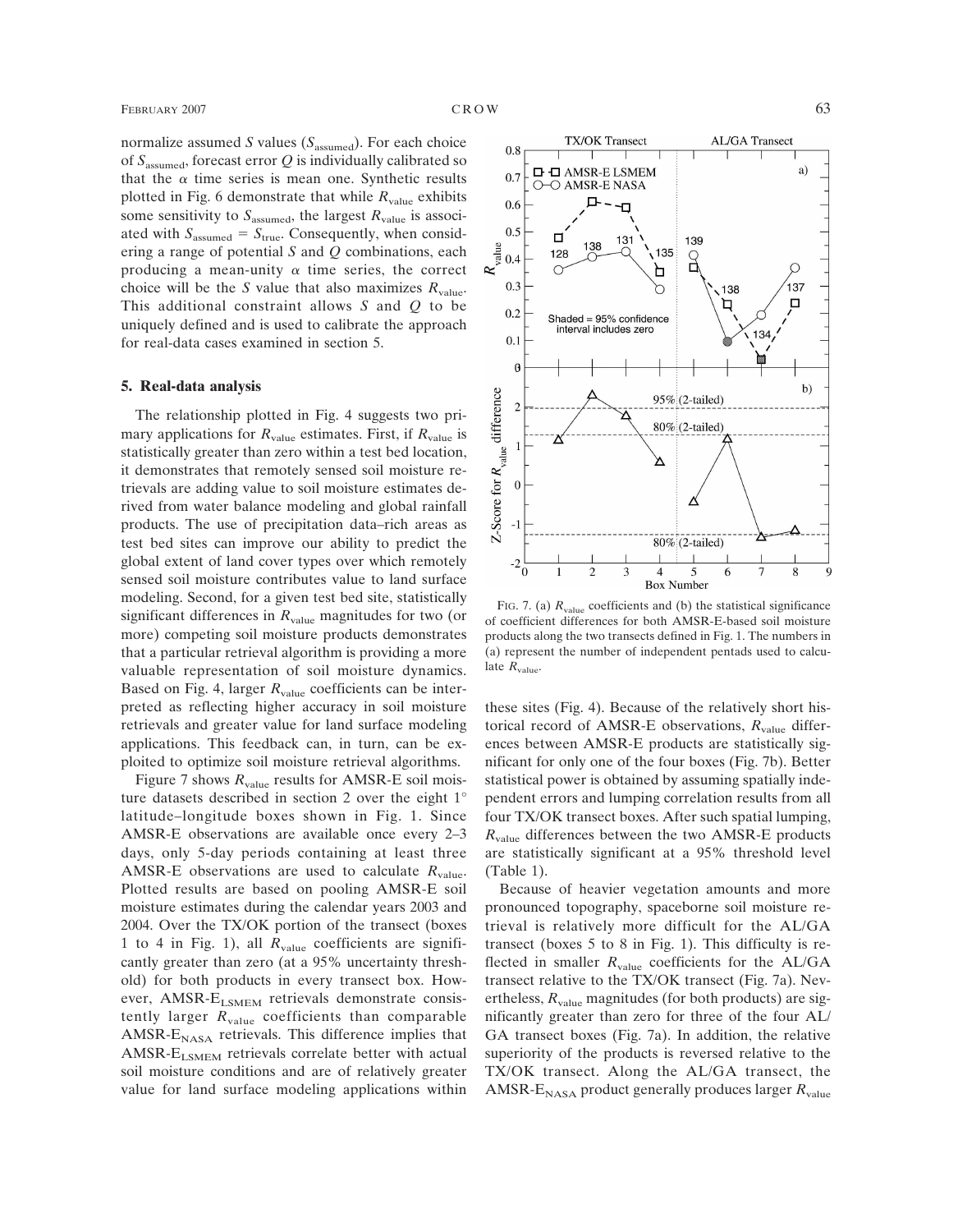TABLE 1. Lumped  $R_{value}$  estimates, number of pentads used to calculate lumped  $R_{value}$  estimates  $(N)$ , and the two-tailed statistical significance of *R*value differences (i.e., LSMEM vs NASA or USDA vs NASA) for the case of pooling all four transect boxes.

| Product                                | Transect | $R_{value}$ | N    | Significance |
|----------------------------------------|----------|-------------|------|--------------|
| $AMSR-ENASA$                           | TX/OK    | 0.37        | 532  | 95%          |
| $AMSR$ - $E_{LSMEM}$                   | TX/OK    | 0.51        |      |              |
| $AMSR-ENASA$                           | AL/GA    | 0.27        | 548  | $< 50\%$     |
| $\operatorname{AMSR-E}_\mathrm{LSMEM}$ | AL/GA    | 0.22        |      |              |
| $\text{TMI}_\text{USDA}$               | TX/OK    | 0.30        | 1889 | 99.5%        |
| $\text{TMI}_{\text{LSMEM}}$            | TX/OK    | 0.42        |      |              |
| $\text{TMI}_\text{USDA}$               | AL/GA    | 0.32        | 1922 | 93%          |
| $TMI_{I. \text{SMEM}}$                 | AI/GA    | 0.24        |      |              |
|                                        |          |             |      |              |

coefficients than the AMSR-ELSMEM retrievals. However, the statistical significance of these differences is low (Fig. 7b)—even when AL/GA transect boxes are lumped (Table 1).

Figure 8 is identical to Fig. 7, except that it displays results for soil moisture products derived from the TMI sensor (rather than AMSR-E). These results have the benefit of a longer historical period (7 yr versus only 2 for AMSR-E) and slightly better temporal frequency. Over the TX/OK transect, assimilation of TMI<sub>LSMEM</sub> soil moisture retrievals results in a stronger correlation of filter increments with antecedent rainfall errors (i.e., higher  $R_{value}$  coefficients) than the assimilation of  $\text{TMI}_{\text{LISDA}}$  retrievals (Fig. 8a). The  $R_{\text{value}}$  coefficient differences are significant at a 95% threshold level for two boxes and an 80% threshold level for the other two (Fig. 8b). When transect boxes are spatially lumped, the significance of the pooled differences rises to the 99.5% confidence level (Table 1).

As with the AMSR-E soil moisture products, the relative ranking of the TMI soil moisture products reverses when moving from the TX/OK to the AL/GA transect. Larger  $R_{value}$  coefficients are associated with TMI<sub>USDA</sub> soil moisture retrievals than comparable  $\text{TMI}_{\text{I SMEM}}$  retrievals over the length of the AL/GA transect. When transect boxes are spatially lumped, pooled differences are significant at a 93% confidence level (Table 1). In addition, the longer TMI heritage makes it possible to identify statistically significant value (i.e.,  $R_{value}$  significantly larger than zero at the 95% confidence level) in both products for all four AL/ GA transect boxes.

### **6. Discussion**

Results in Figs. 7 and 8 can be partially explained by methodological differences among the various retrieval approaches. For instance, the largest difference be-



FIG. 8. (a)  $R_{value}$  coefficients and (b) the statistical significance of coefficient differences for both TMI-based soil moisture products along the two transects defined in Fig. 1. The numbers in (a) represent the number of independent pentads used to calculate  $R_{value}$ .

tween the AMSR- $E_{LSMEM}$  and AMSR- $E_{NASA}$  approaches examined in Fig. 7 is that the LSMEM approach utilizes only horizontally polarized brightness temperatures  $(T_{B,H})$  while the Njoku/NASA algorithm is based on multipolarization  $T_{B,H}$  and  $T_{B,V}$  observations. The use of  $T_{B,V}$  measurements allows the Njoku/ NASA approach to simultaneously solve for both vegetation water content (*W*) and soil moisture. In contrast, the single-polarization LSMEM approach relies on ancillary visible remote sensing products to independently estimate *W* magnitudes required for soil moisture retrieval. Consequently, the ancillary data needs of the AMSR- $E_{NASA}$  product are less than those of the AMSR- $E_{LSMEM}$  product. Nevertheless, Fig. 7 demonstrates that, at least over the more lightly vegetated TX/OK transect, it is preferable to rely on these ancillary *W* estimates rather than incorporate  $T_{BV}$  observations and attempt to solve for *W* (and soil moisture) using a multipolarization approach. The relative advantage of the single-polarization approach, however, disappears over the more heavily vegetated AL/GA transect. One potential explanation for this reversal is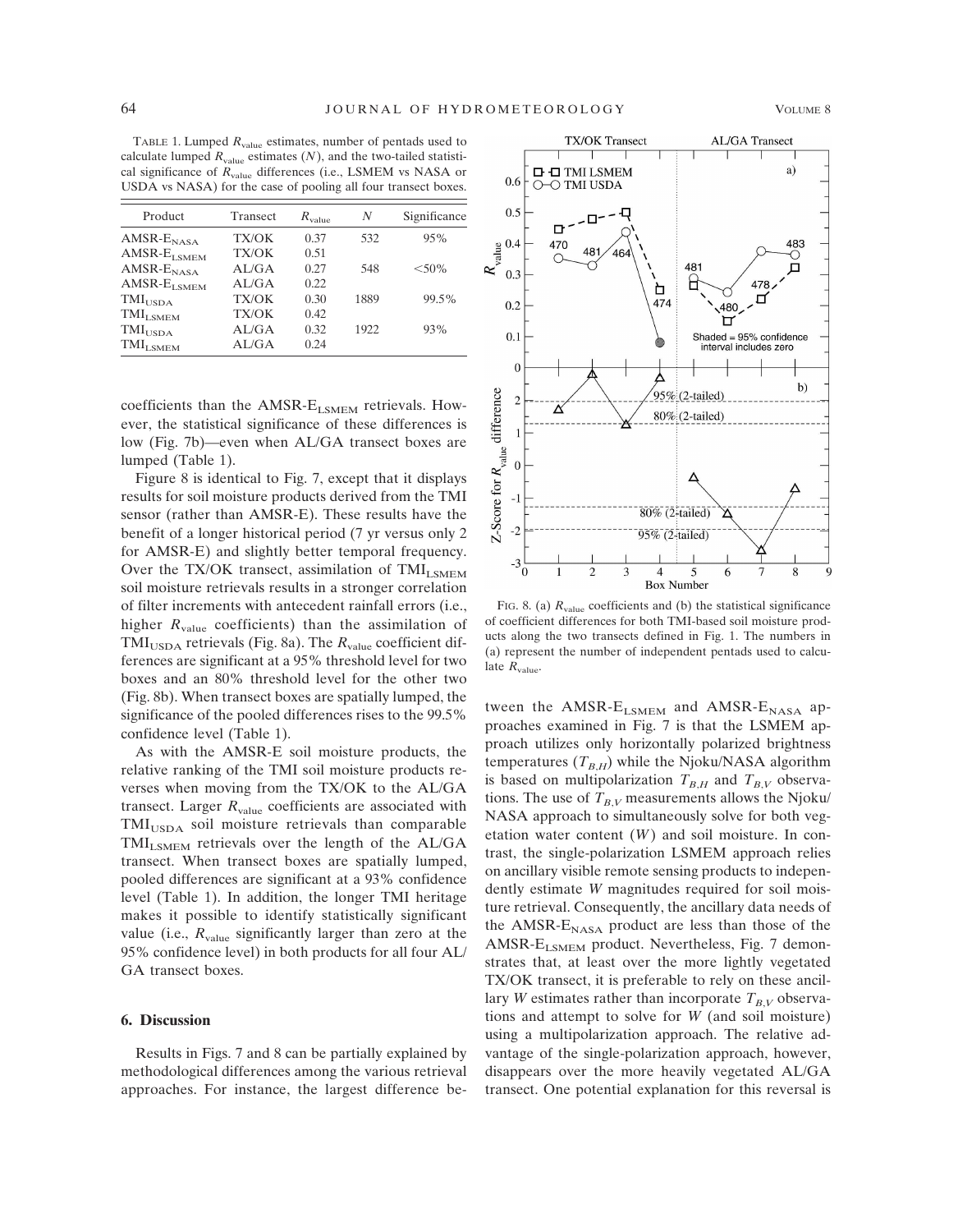that the constitutive relationships used to estimate *W* from ancillary visible-based observations are more accurate for crop and grassland environments (e.g., the TX/OK transect) and tend to break down over areas with more complex canopy structures and/or dense woody vegetation.

The largest difference between the TMI<sub>LSMEM</sub> and TMI<sub>USDA</sub> approaches examined in Fig. 8 lies in the source of land surface temperature  $(T<sub>S</sub>)$  fields used to retrieve surface soil moisture. The Gao/LSMEM approach is based on incorporating independent land surface  $T<sub>S</sub>$  estimates from a land surface model running as part of the NLDAS project while the Bindlish/U.S. Department of Agriculture (USDA) approach attempts to retrieve  $T<sub>S</sub>$  using  $T<sub>BV</sub>$  observations. Both approaches estimate *W* using visible remote sensing products. Over the TX/OK transect, the use of the NLDAS  $T<sub>S</sub>$  model product appears to provide the TMI<sub>LSMEM</sub> product with a significant edge over the  $\text{TMI}_{\text{USDA}}$  product. However, this tendency reverses itself over the AL/GA transect. Particularly striking is the lack of a reduction in  $R_{value}$  between transects for the TMI<sub>USDA</sub> approach (Table 1). Unlike the other three products,  $\text{TMI}_{\text{USDA}}$ *R*value coefficients do not reflect relatively more difficult conditions for soil moisture remote sensing within the AL/GA transect.

Despite the general unsuitability of conditions along the AL/GA transect for soil moisture remote sensing, added value (i.e., statistically significant  $R_{value}$ ) is found along its length for all four products. It should be noted that this added skill is calculated relative to the use of lower-quality GPCP-1DD rainfall data (higher-quality CPC rainfall data are intentionally withheld to serve as an independent source of evaluation data). The use of GPCP-1DD rainfall makes results indicative of added value obtainable in precipitation data–poor areas outside the United States. Consequently, absolute value results presented in Figs. 7 and 8 are best interpreted as test bed results that exploit the data-rich environment of the contiguous United States to reflect the added value of remote sensing observations for precipitation data–poor regions of the globe.

## **7. Summary and conclusions**

Validation of global remote sensing products is typically based on the use of test bed sites in data-rich areas to characterize retrieval accuracy and value in higherorder application. Unfortunately, our ability to directly validate spaceborne soil moisture products against ground-based observations is currently limited by difficulties in maintaining soil moisture instrumentation networks and upscaling sparse point-scale observations of highly variable soil moisture fields to spaceborne footprint scales (10–30 km). In this study we propose and apply a Kalman filter–based evaluation strategy that does not require the availability of ground-based soil moisture measurements and can be applied anywhere relatively high quality rain gauge observations are available (e.g., the contiguous United States). As a result, the approach greatly expands the geographic and temporal extent of potential ground test bed sites within which the value of remotely sensed soil moisture estimates can be assessed. In addition, the approach provides a quantitative measure of added value that is relative to the datum established by the accuracy of currently available global rainfall products and simple water balance modeling. This datum represents a critical benchmark that remotely sensed soil moisture products must improve upon in order to contribute value to global land surface modeling applications (Crow et al. 2005a).

A synthetic twin experiment establishes that the approach yields a metric  $(R_{value})$ , which is a well-defined function of both the underlying accuracy of the soil moisture retrievals, as well as the quality of rainfall observations used to calculate competing model-based soil moisture estimates (Fig. 4). This interpretation is not undermined by benchmark rainfall errors, temporal gaps in soil moisture retrievals, or the misspecification of model parameters (Fig. 5). Application to real datasets (Figs. 7 and 8) allows for hypothesis testing concerning the added value of various remote sensing soil moisture products for land surface modeling applications. Results indicate that even retrievals from nonoptimal, X-band frequency sensors over heavily vegetated areas (i.e., the AL/GA transect) significantly enhance the quality of soil moisture predictions derived from a simple water balance model and the spaceborne GPCC-1DD precipitation dataset. Over a large fraction of the earth's surface, such satellite-based precipitation datasets provide the only available source of rainfall data. Consequently, this result offers strong support for the added utility of spaceborne soil moisture observations for soil moisture monitoring in precipitation data– poor regions of the world. In particular, the presence of detectable skill at X band along the AL/GA transect bodes well for future spaceborne missions based on lower-frequency L-band measurements [e.g., the European Space Agency Soil Moisture and Ocean Salinity (SMOS) mission (Kerr et al. 2001)]. Any skill present at X band within the AL/GA transect should be enhanced by longer-wavelength observations better suited for the penetration of dense vegetation canopies.

Results also provide valuable feedback for the design of spaceborne soil moisture retrieval strategies. Figures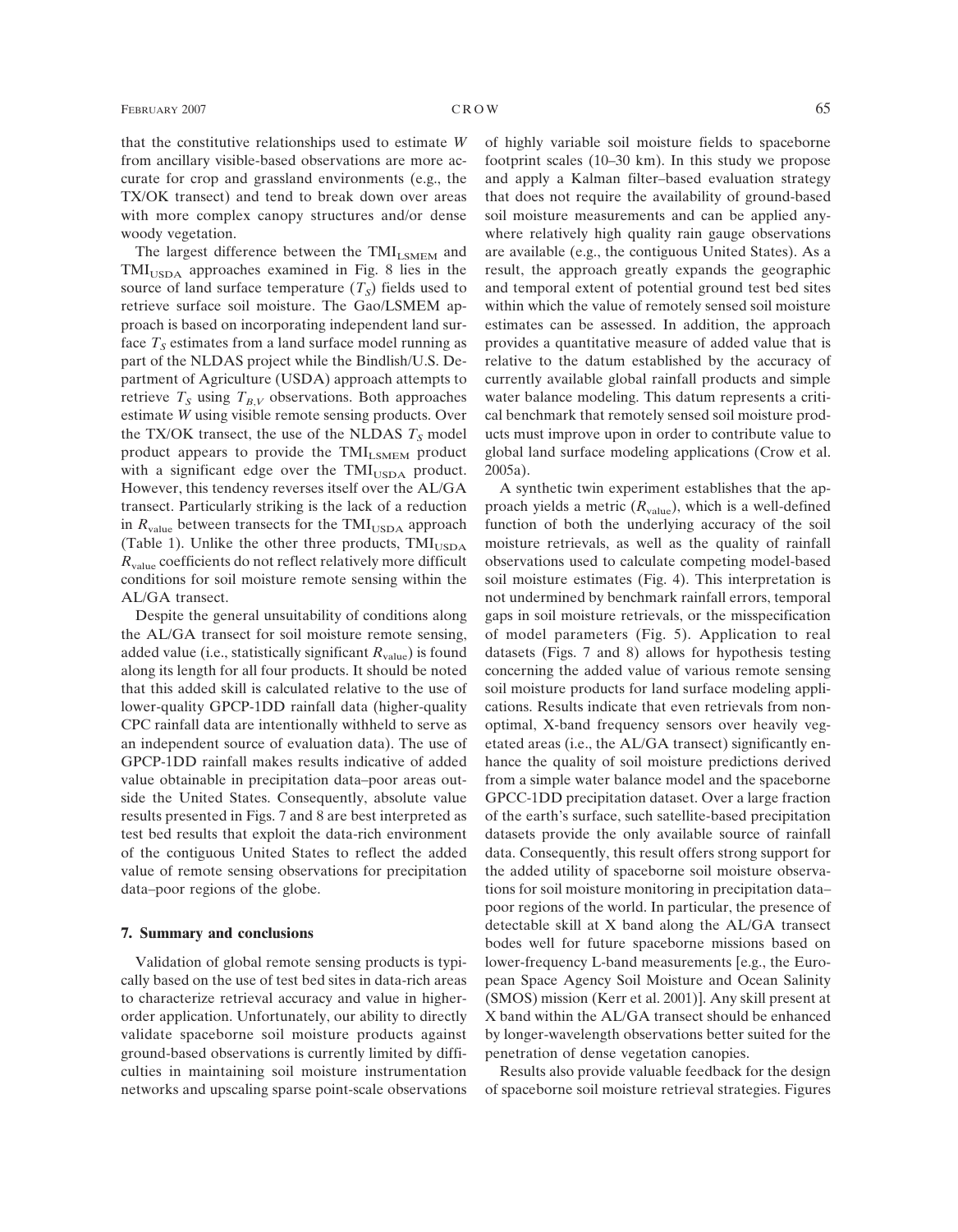7 and 8 suggest that single-polarization approaches that utilize ancillary *W* and  $T<sub>S</sub>$  data from outside sources are superior over the lightly vegetated TX/OK transect. However, a multipolarization approach that incorporates both  $T_{B,H}$  and  $T_{B,V}$  measurements in an effort to reduce dependence on ancillary *W* or  $T<sub>S</sub>$  observations is generally advantageous for the more heavily vegetated GA/AL transect. This lack of geographic consistency suggests that considerable merit exists in future satellite missions carrying multiple types of soil moisture retrieval algorithms forward in their data stream. More careful analysis will be required to confirm these results. Nevertheless, they provide an example of the type of retrieval algorithm design feedback afforded by the approach. For this preliminary analysis, our test bed is limited to two transects in the southern United States. However, no practical barriers exist for expanding the approach over broader precipitation data–rich areas of North America, Europe, and Asia.

In closing, two caveats are worth noting. First,  $R_{value}$ results presented here are based on a very simple API land surface model. The approach could potentially be modified such that (1) is replaced by a more physically realistic land surface model. Such a modification would allow for consideration of a wider range of land surface modeling error and not simply the impact of precipitation uncertainty. However, with increased modeling complexity also comes greater ambiguity concerning the interpretation of data assimilation results, a need for a more complex data assimilation approach, and, ultimately, more technical and practical barriers for the adoption of the methodology by remote sensing dataset developers and users. Future work will address the impact of more complex land surface modeling methodologies and potential trade-offs between model complexity and the tractability of the approach.

Finally, it is important to note that this approach is intended to complement, not replace, traditional validation techniques for remotely sensed soil moisture. The approach is somewhat application dependent in its emphasis on land surface modeling and, consequently, would not likely fully satisfy current NASA or European Space Agency programmatic requirements for remote sensing product validation. However, by using more easily acquired ground-based rainfall measurements as an effective proxy for less widely available soil moisture measurements, it expands our ability to objectively assess—and ultimately improve—the quality of spaceborne soil moisture products.

*Acknowledgments.* The author would like to thank the creators of the soil moisture products examined in this article: Eric Wood (Princeton University), Huilin

Gao (Princeton University/Georgia Institute of Technology), Matthias Drusch (ECMWF), Thomas Jackson (USDA ARS), Rajat Bindlish (USDA ARS/SSAI), and Eni Njoku (CIT-JPL) for providing access to their datasets. Additional data support from Xiwu Zhan (USDA ARS), Brian Cosgrove (NASA GSFC), Steven Margulis (UCLA), the NLDAS project, and NCEP is gratefully acknowledged.

#### REFERENCES

- Bindlish, R., T. J. Jackson, E. F. Wood, H. Gao, P. Starks, D. Bosch, and V. Lakshmi, 2003: Soil moisture estimates from TRMM Microwave Imager observations over the southern United States. *Remote Sens. Environ.,* **85,** 507–515.
- Cosgrove, B. A., and Coauthors, 2003: Real-time and retrospective forcing in the North American Land Data Assimilation System (NLDAS) project. *J. Geophys. Res.,* **108,** 8842, doi:10.1029/2002JD003118.
- Cosh, M. H., T. J. Jackson, R. Bindlish, and J. H. Prueger, 2004: Watershed scale temporal persistence of soil moisture and its role in validating satellite estimates. *Remote Sens. Environ.,* **92,** 427–435.
- Crow, W. T., R. Bindlish, and T. J. Jackson, 2005a: The added value of spaceborne passive microwave soil moisture retrievals for forecasting rainfall-runoff partitioning. *Geophys. Res. Lett.,* **32,** L18401, doi:10.1029/2005GL023543.
- ——, R. D. Koster, R. H. Reichle, and H. O. Sharif, 2005b: Relevance of time-varying and time-invariant retrieval error sources on the utility of spaceborne soil moisture products. *Geophys. Res. Lett.,* **32,** L24405, doi:10.1029/2005GL024889.
- Dee, D. P., 1995: On-line estimation of error covariance parameters for atmospheric data assimilation. *Mon. Wea. Rev.,* **123,** 1128–1145.
- Drusch, M., E. F. Wood, and T. J. Jackson, 2001: Vegetation and atmospheric corrections for the soil moisture retrieval from passive microwave remote sensing data: Results from the 1997 Southern Great Plains Hydrology Experiment. *J. Hydrometeor.,* **2,** 181–192.
- Famiglietti, J. S., and Coauthors, 1999: Ground-based investigation of soil moisture variability within remote sensing footprints during the Southern Great Plains (SGP97) Hydrology Experiment. *Water Resour. Res.,* **35,** 1839–1851.
- Gao, H., E. F. Wood, M. Drusch, W. T. Crow, and T. J. Jackson, 2004: Using a microwave emission model to estimate soil moisture from ESTAR observations during SGP99. *J. Hydrometeor.,* **5,** 49–63.
- ——, ——, ——, T. Jackson, and R. Bindlish, 2006: Using TRMM/ TMI to retrieve soil moisture over the southern United States from 1998 to 2002. *J. Hydrometeor.,* **7,** 23–38.
- Groisman, P. Y., and D. R. Legates, 1994: The accuracy of United States precipitation data. *Bull. Amer. Meteor. Soc.,* **75,** 215– 227.
- Huffman, G. J., R. F. Adler, M. M. Morrissey, D. T. Bolvin, S. Curtis, R. Joyce, B. McGavock, and J. Susskind, 2001: Global precipitation at one-degree daily resolution from mulitisatellite observations. *J. Hydrometeor.,* **2,** 36–50.
- Jackson, T. J., D. M. Le Vine, A. Y. Hsu, A. Oldak, P. J. Starks, C. T. Swift, J. Isham, and M. Haken, 1999: Soil moisture mapping at regional scales using microwave radiometry: The